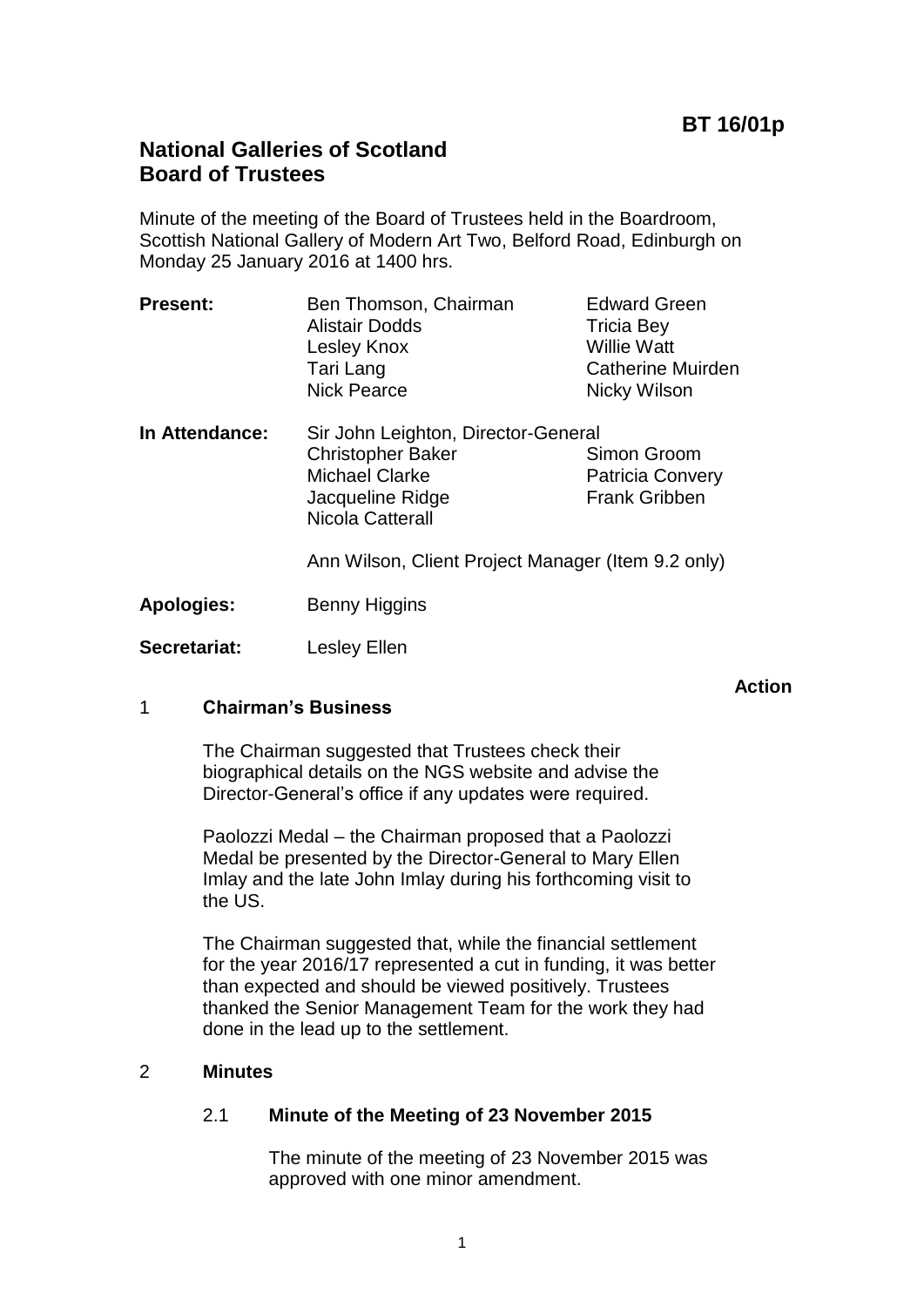# 3 **Matters Arising**

Follow-up Fire Report – the Director-General advised that the report would be presented to the Board at its April meeting.

Round-up report on the future of Generation – it was agreed that this should be discussed at the Board strategy meeting in May.

#### *Reserved Business Redacted*

# 10 **Departmental and Gallery Reports**

#### 10.1 **Scottish National Gallery**

Michael Clarke outlined the report and advised that there had been 19,000 visitors to the Melville exhibition, which had just closed, and that an extra 1,500 catalogues had been printed to meet demand.

Trustees noted the report.

#### 10.2 **Scottish National Portrait Gallery**

Christopher Baker outlined the report and highlighted the allocation of the Gosford portrait of Bonnie Prince Charlie by Allan Ramsay to the Portrait Gallery through the Acceptance in Lieu of Tax scheme.

Trustees noted the report.

# 10.3 **Scottish National Gallery of Modern Art**

Simon Groom outlined the report and highlighted the award of £80,000 from the Art Fund for collecting performance art.

Trustees noted the report.

# 10.4 **Audience Engagement**

# 10.4.1 **Quarterly Report**

Patsy Convery advised that Jane Wentworth Associates had been appointed as the brand consultant and they were now preparing a first schedule for the programme of work.